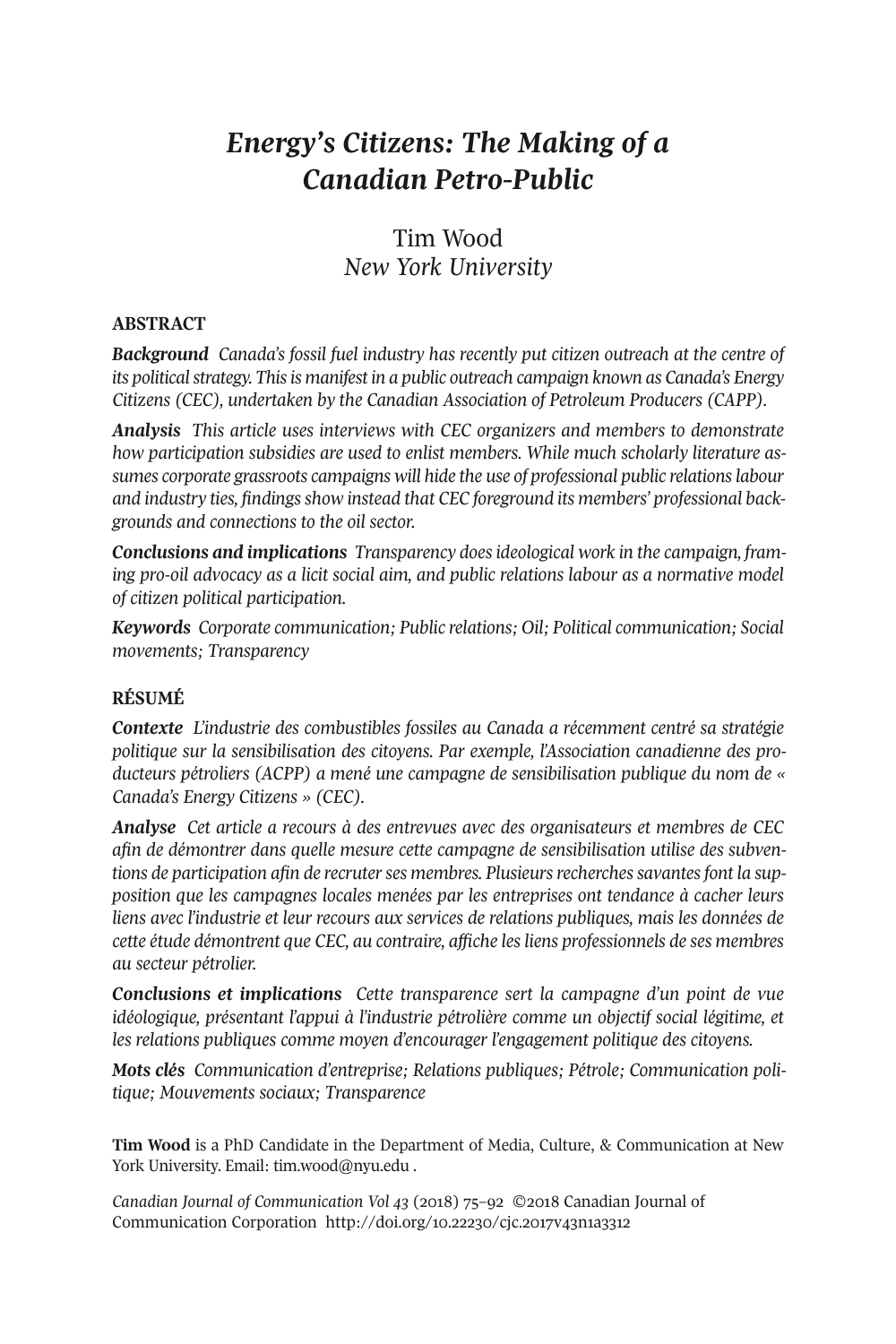# **Introduction**

In contemporary Canadian petro-politics, the voice of industry often speaks with a citizen's inflection, as oil corporations partner with civic allies to fight for common cause. Nowhere is this more evident than in the work of the Canadian Association of Petroleum Producers (CAPP), the nation's largest oil and gas trade association, which has recently made public outreach a key component of its mandate. In 2014, CAPP formalized its efforts, founding an entirely new entity to act as the face of its citizen mobilization campaign. Dubbed Canada's Energy Citizens (CEC), the freshly minted group arrived as a self-described, "movement of Canadians supporting the positive role Canada's Oil and Natural Gas industry plays in our lives" (Energy Citizens, "join the Conversation"). Enlisting members from across the nation, CEC promotes citizens as spokespeople, amplifying their voices in debates over Canada's energy future. CEC's most adamant backers are profiled on the group's website, featured in newspapers, and have their stories shared across social media. In an amalgam of corporate public relations and citizen political participation, supporters tout the benefits of a fossil fuel economy within an organizational structure crafted, funded, and entirely directed by CAPP.

Oil companies have long been powerful political actors in Canada. Since the 1970s, the industry has coordinated attempts to mould the nation's environmental regulations, traditionally relying on government lobbying (MacDonald, 2007). Historically, when CAPP and individual companies have entered the fray of mediated public politics, they have done so predominantly through advertising (Kim, 2012), news coverage (Raso & Neubauer, 2016), and other communicative forms that conceive of the public as an audience to be won over. <sup>1</sup> However, CAPP's new advocacy model treats the public—or at least the subsection CEC selectively convenes—as a resource, and one that can be marshalled to great political effect.

Edward T. Walker (2014) uses the apt term, "subsidized public" (p. 10), to describe this model of organizing, in which "corporations, trade associations, wealthy advocacy organizations, and campaign groups utilize the services of public affairs consultants to lower the costs of participation for targeted activist groups" (p. 10). Here institutional actors enlist allies by providing training, resources, or mediated forums to make advocacy less burdensome for supporters. Subsidizing a public is not without difficulties for companies and citizens alike, however. Businesses face potential blowback for intervening in civil sphere politics, as revelations concerning the corporate funding of citizen advocates may create a "boomerang" effect (Pfau, Haigh, Sims, & Wigley, 2007, p. 93), in which sponsors come under fire for presenting their own public relations (PR) efforts as a grassroots movement. This has been the case for Canada's Energy Citizens, to some extent, with opponents such as Greenpeace loudly deriding CEC as an "astroturf" organization, a term referring to the synthetic grass laid on sports fields, and indicating a faux-grassroots style of political organizing (McDermott, 2016). CEC's citizen members, meanwhile, are subjected not only to these barbs, but also to the same pressures on time, attention, and resources that generally keep people from becoming involved in political battles.

Participation subsidies are not a magic bullet. Companies may find them too risky to offer; citizens may deem them an insufficient incentive to get involved. When con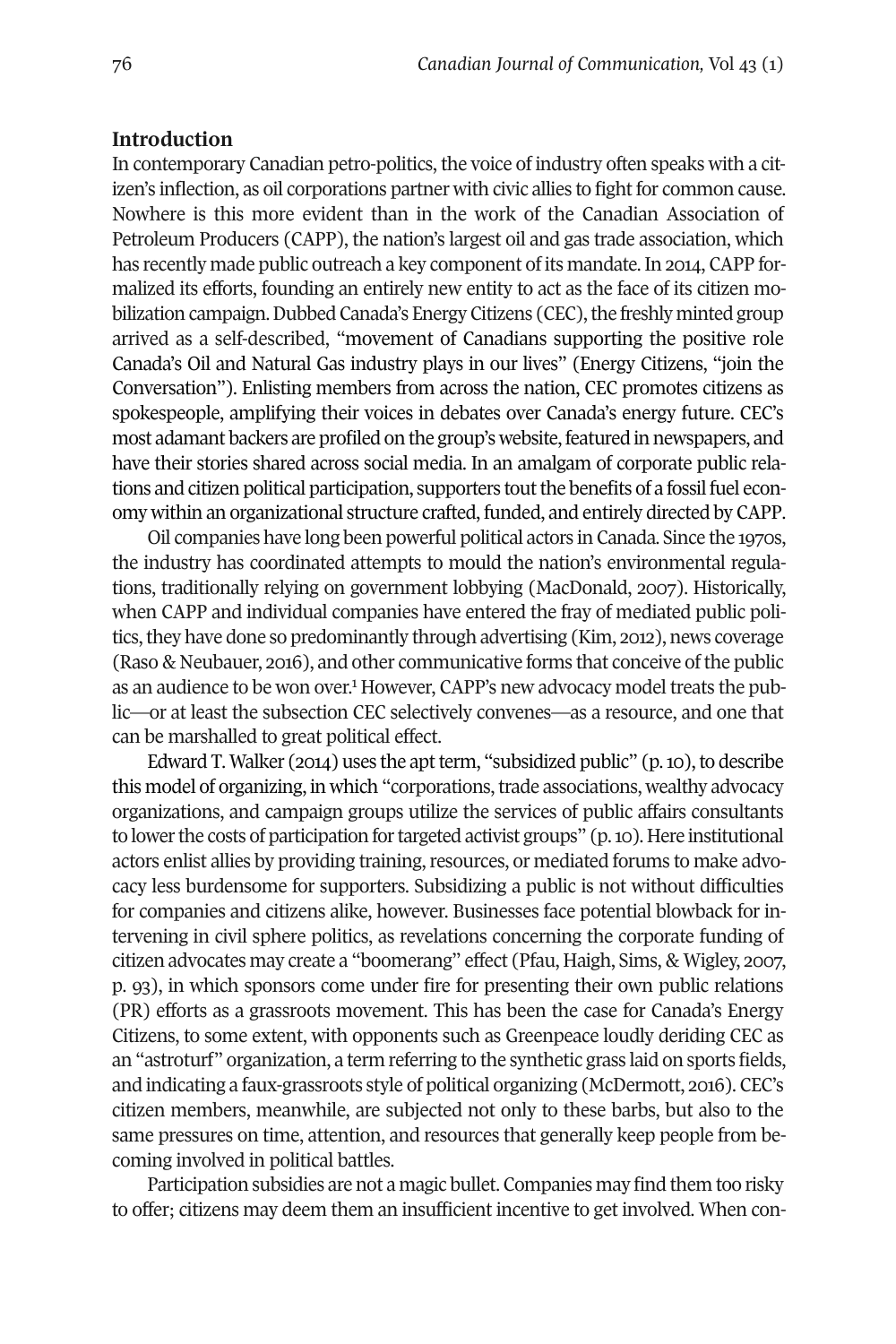fronted with a campaign such as Canada's Energy Citizens,the concept of a subsidized public is less a steadfast explanation for political organizing than an impetus for new questions: Why now, after decades of relying predominantly on lobbying, has the oil sector trudged into the messy world of citizen organizing? And if energy is building a citizenry of its own, who are these people and what are their reasons for forging political partnerships with the oil sector's main trade group? Answering these questions entails setting aside dismissive terms such as "astroturf organization"—at least momentarily—to examine the experiences of industry supporters as they participate in politics through a corporate campaign.

To provide such a grounded account of CEC's campaign this article relies on two complementary sources. The firstis the CEC's own promotional materials, particularly the 36 biographical profiles of supporters currently featured on its website. These narratives, packaged to circulate in news coverage and social media, offerinsight into the sorts of citizens CEC projects as its own idealized public. Secondly, findings are based on 15 semi-structured interviews with CEC's core organizers and its profiled backers, both past and present, conducted between September 2015 and August 2017. These interviews, lasting between 35 minutes and two-and-a-half hours, covered a range of topics about the campaign and the politics of oil in Canada. From these, the article presents an account of why CAPP ventured into grassroots political organizing, and why citizens have chosen to back their campaign.

Findings show that CEC's core supporters are brought into the campaign primarily through the personal and professional networks of CAPP's staff members, who attend industry events and comb their own lists of acquaintances in search of backers. As a result of this recruitment method, CEC's featured proponents disproportionately consist of communications professionals, executives, and workers with ties to oil production. Rather than attempting to hide the PR expertise or industry connections of its supporters, CEC foregrounds these as key elements of the campaign. Citizens' biographies on the group's website proudly identify supporters as, "public affairs professional," or, "industry advocate"; links to the oil sector are underscored, not covered up. By foregrounding the communicative expertise of its supporters, the campaign teaches citizens to fashion their advocacy after that of PR professionals. Oil's subsidized publics are not a means to hide PR work, but rather to reframe it as a model of legitimate political participation.

This article first explores how the concept of participation subsidies helps to address critical blind spots in the study of corporate political action. The lens then turns to the CEC campaign more directly, explicating the forces that propelled Canada's oil industry to forge a public of its own, and analyzing why citizens chose to undertake their political action alongside CAPP. The article concludes by discussing the ramifications of the oil sector's promotion of professionalized communications skills as a model of citizen politics.

#### **Joining up: Corporate politics and subsidized publics**

Edifice has been a recurrent theme in scholarship on corporations' grassroots political campaigns, especially those in which companies found or fund their own "activist" groups. An entire critical lexicon has evolved to stress the unseen side of such orga-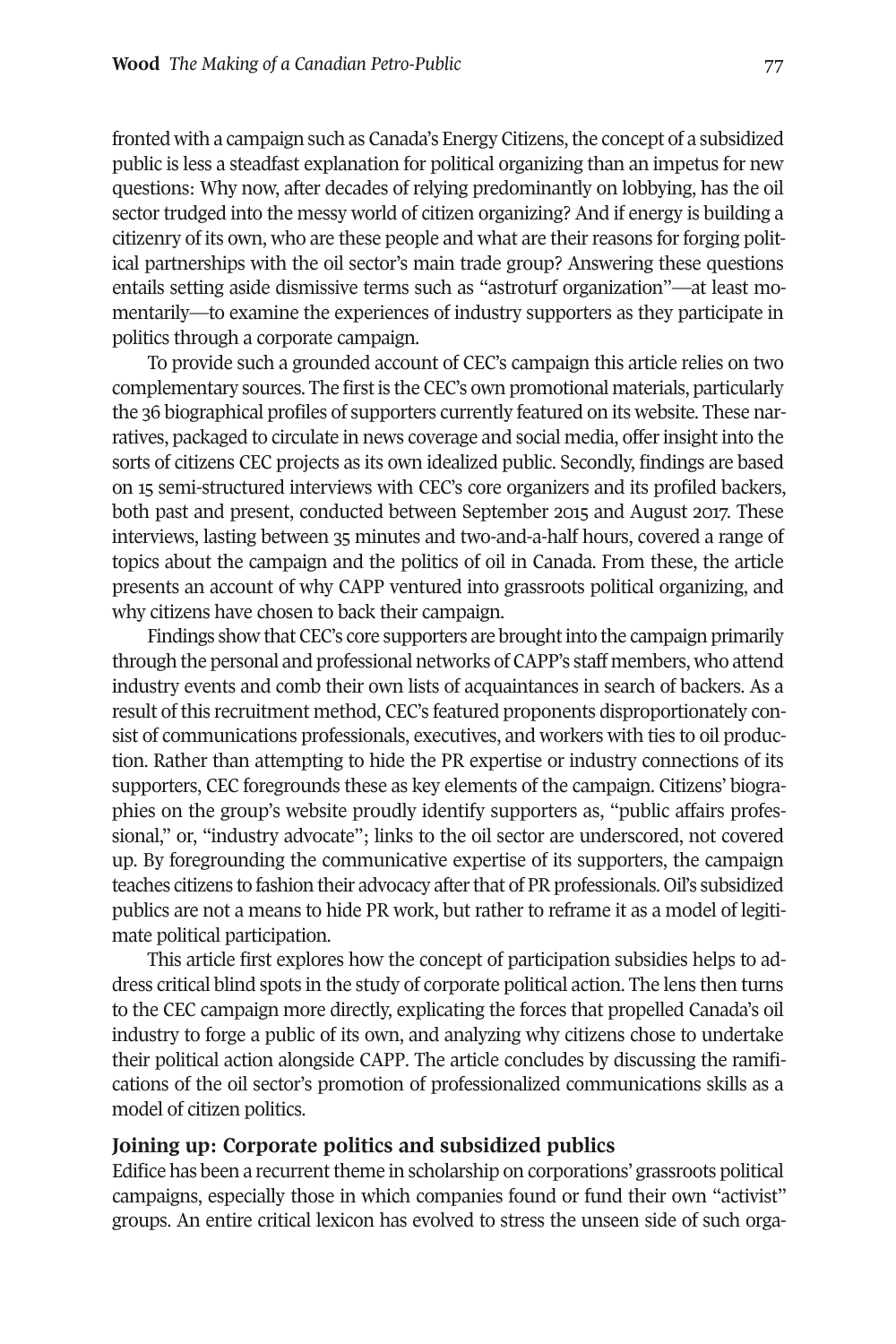nizing. Researchers use the term "front group," for instance, to insinuate that behind a civic façade, concealed forces are directing corporately sponsored activist groups (Apollonio & Bero, 2007; Pfau et al., 2007). The term "astroturf organization" similarly denotes a style of "fake grassroots" advocacy (Cho, Martens, Kim, & Rodrigue, 2011), signalling corporate organizing that is unethically covert (Greenberg, Knight, & Westersund, 2011; Lyon & Maxwell, 2004). Both terms have gained currency as shorthand critiques of corporate PR cloaked as citizen activism.

Terms such as "astroturf" and "front group" may be effective rhetorical weapons in public debate (Mayer, 2007) but give us little analytical purchase when trying to understand why citizens choose to undertake their political advocacy in alliance with businesses. By emphasizing falsity, this critical language frames citizen advocates as shams, dupes, or hired guns. There are, to be sure, cases in which companies falsify citizen support. More common, however, is a model of organizing in which real people enlist as members of corporately directed political coalitions. To the extentthat groups such as Canada's Energy Citizens rely on actual citizen backers, scholars require analytical tools capable of delving into these relationships between corporations and their civic allies.

Jen Schneider, Steve Schwarze, Peter K. Bsumek, and Jennifer Peeples (2016), through their study of political organizing in the U.S. coal industry, offer perhaps the most thoughtful and empirically grounded attempt to examine this dynamic. The authors argue that critics cannot simply "dismiss the use of front groups and astroturf movements by corporations as 'inauthentic'" (p. 53), instead imploring scholars to attend to how voice is delegated between companies and their citizen backers. Fortheir part, Schneider et al. (2016) construe this relationship as one of "corporate ventriloquism" in which "corporations transmit messages through other entities … in order to construct and animate an alternative ethos, voice, or identity that advances their interests" (p. 53). Here the cooperation of everyday people "animates both the grassroots organization's voice, and the industry's voice, as voices of citizenship" (p. 53).

While their illuminating study treats citizen support as a vivifying force in corporate campaigns, Schneider et al. (2016) do not sufficiently explain why everyday people are drawn to participate. This is, in part, a response to the particularities of their case study, which saw coal trade associations falsify citizen support. When applied to CEC, however, the metaphor of corporate ventriloquism is less apt. It treats citizens as dummies, lumps of raw material that can be enlivened at a whim. Although granting that backers are not inherently "inauthentic," the concept of corporate ventriloquism fails to account for why people with plenty of choices about how to do politics would select corporate partnerships as a means to have their voices heard.

When addressing why people join political battles, studies of social movements have found that ideological fire and felt grievances are only part of what motivate people to enter contentious struggles: would-be advocates are also spurred by new material resources that make a given fight seem winnable (McCarthy  $\&$  Zald, 1973). To this end, those looking to shape public politics often provide subsidies that make participation less costly for potential backers. Companies might compose form letters to politicians and allow citizens to simply sign their names, sparing backers the effort of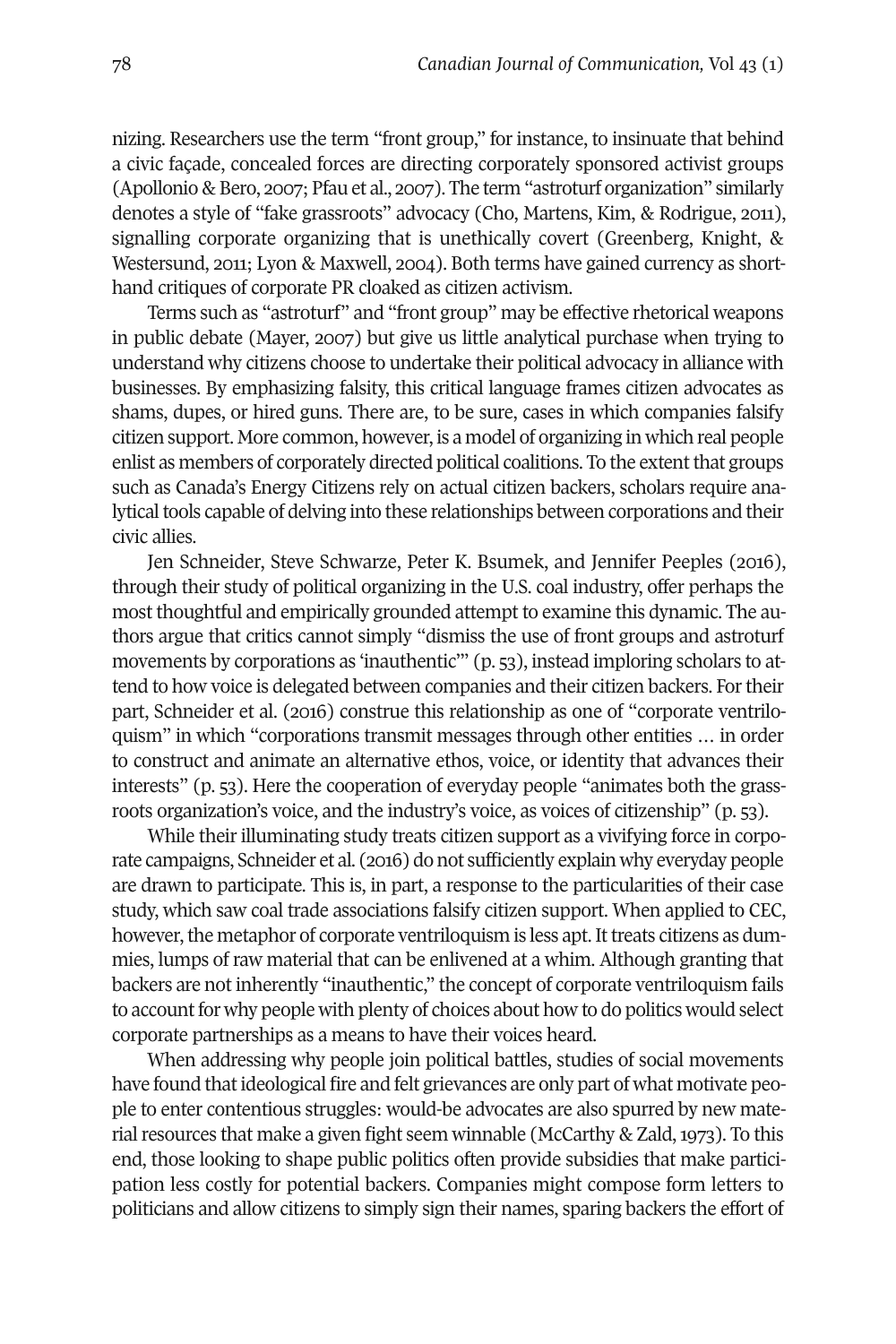crafting their own prose (Reader, 2008); alternatively, corporations may fly citizen supporters, all expenses paid, to meet with politicians face-to-face (Useem & Zald, 1982). The list of potential subsidies is as long as the list of possible advocacy tactics, but all are functionally similar insofar as they attempt ease the burden of participation.

For Walker (2014), this ease is likely to be unequally distributed, as institutional advocates tend to "encourage only select groups of citizens to voice their opinions" (p.10).Agroup such as CEC will selectively mete outits resources, aiming to maximize their impact. Some voices will receive corporate subsidization, others will not. To understand the grassroots turn in Canadian petro-politics, then, it is necessary to examine the aims of the Canada Energy Citizen's campaign, and investigate who is included in the public CEC convenes.

#### **Oil's citizen turn**

The Canadian Association of Petroleum Producers officially came into existence in 1992, but its recent founding shrouds a longer history of mergers and renamings. The organization traces its lineage to the creation of the Alberta Oil Operator's Association in 1927, beginning as a relatively circumscribed group of regional companies banding together to provide financial information to the oil-investing public (Gow, 2005). By 1952 the group had rebranded itself as the Canadian Petroleum Association, opening its first offices in Ottawa in 1958 to more directly liaise with Canada's federal government. The CAPP of today, then, is only the most recent iteration in almost a century of formalized oil sector cooperation, and about 60 years ofroutinized lobbying in the nation's capital.

While embroiled in a long history of Canadian oil politics, CAPP and its predecessors have traditionally undertaken very little public outreach. Theirrole, and one CAPP still plays, has been as technical advisor and industry advocate in interactions with government. Public advocacy has until recently been viewed as outside the purview of the organization, as well as beyond its expertise. The leadership of CAPP and its predecessors has historically been drawn from the technical side of the industry, elevating those with little formal training in public outreach. From the perspective of these oil experts, speaking directly to citizens has often seemed both unnecessary and risky. This inherited wisdom has taken on an inertial quality overthe years, as Canada's fossil fuel industry has flourished into the nation's leading economic sector without a major commitment to grassroots political outreach.

This status quo was rendered untenable by two recent shifts in the politics of Canadian oil production. First, and most noticeable to those outside the industry, the early 2000s saw nongovernmental organizations (NGOs) and activists forming increasingly well-organized campaigns against climate change, often directing their ire at fossil fuel companies. While resistance had been mounting for decades, the Alberta tar sands have recently become a key target for activists (Bradshaw, 2015; Le Billon & Carter 2012).<sup>2</sup> The notoriety of Canada's bitumen industry only increased as the Keystone XL pipeline became a politicized issue in the United States, leading to massive protests and high media salience. During this time, news coverage tended to feature adamant citizen resistance to pipelines, with an almost wholesale omission of citizen voices in favour of oil infrastructure (Wood, 2017). This imbalance, from the industry's perspective, was troubling and an impetus to rally its own citizen supporters.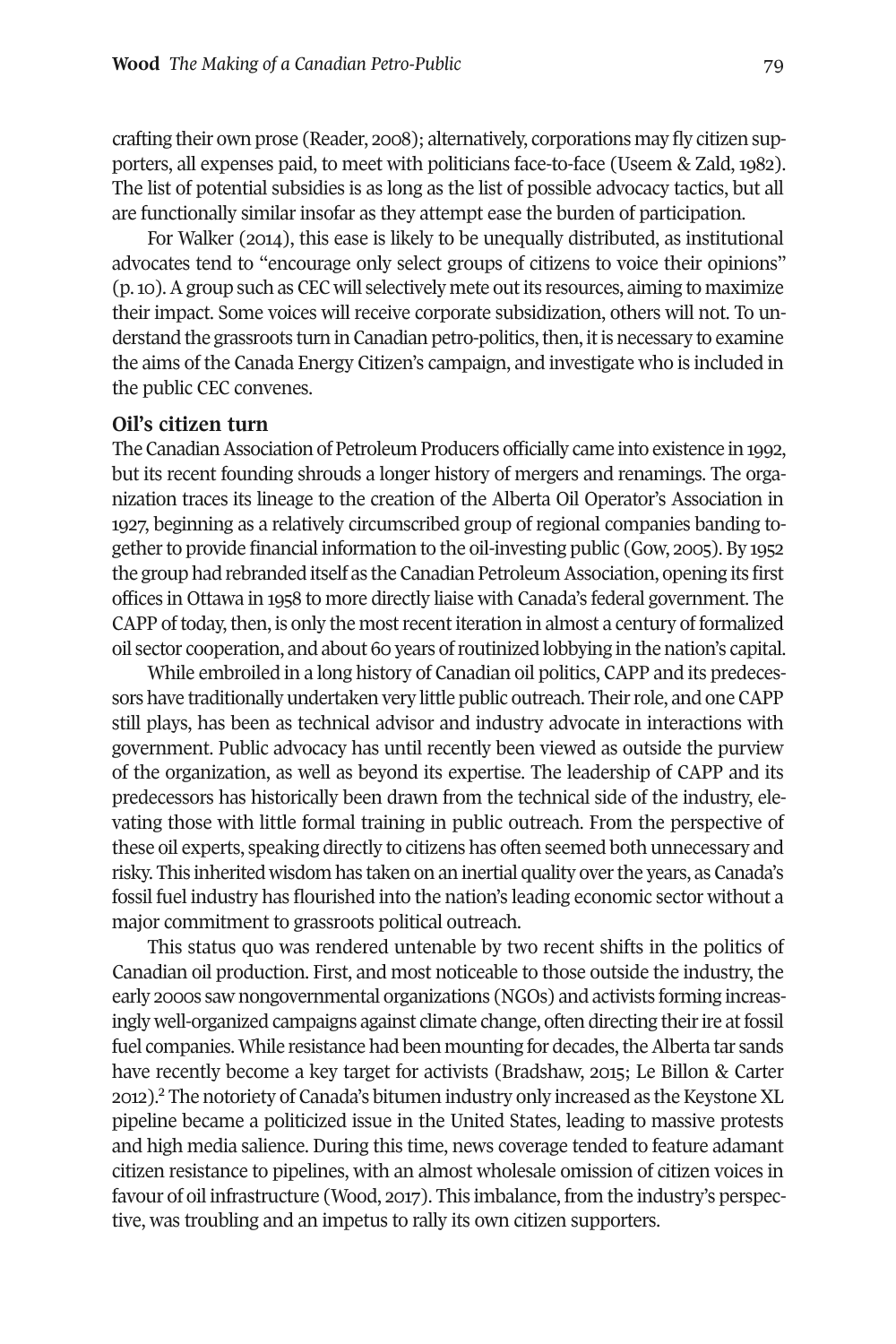Second, and closer to home for many of Canada's oil companies, the government ofAlberta undertook a full-scale reassessment ofthe industry's economic relationship with the province in 2007. This "royalty review" concluded Albertans were receiving unacceptably low returns from the province's immense fossil fuel wealth (Alberta Royalty Review Panel, 2007), leading the government to alter its royalty structure, much to the consternation of many oil sector businesses.<sup>3</sup> For oil companies, the royalty review and the public dissatisfaction it unearthed were a call for introspection. As CAPP's Vice President of Communications notes, "it was a big of ringing of the bell for the industry, that what had worked maybe in the prior 20 years was no longer where we're at. We don't do business and policy here by just calling up the minister and going for a meeting."4 Lobbying was no longer enough; public outreach would need to be a more central component of CAPP's mission.

The impetus for grassroots politics only deepened in 2015 with sweeping changes in the makeup of Canadian government. In Alberta, the notably left-leaning New Democratic Party ousted the Progressive Conservative Party, who had been in power since 1971. At the federal level, Justin Trudeau was sworn in as prime minister, heading a Liberal Party majority in the House of Commons.Both new governments were rhetorically supportive of Canada's fossil fuel industry, viewing resource wealth as a means to fund their proposed social programs. Their discourses mirror what Eduardo Gudynas (2010) has called "progressive neo-extractivism," wherein ostensibly leftist governments justify the appropriation of nature by touting a more equitable distribution of surplus earnings.In the Canadian case, new left-leaning governments have also rationalized the further exploitation of resources by committing—in rhetoric if not policy—to tighter environmental controls than previous Conservative parties had enforced. The potential for regulatory shakeup would only deepen the sense within CAPP that the fossil fuel sector was in need of credible civil society backers.

The Canadian Association of Petroleum Producers responded to the initial 2007 royalty review by undertaking a series of public opinion polls, designed to give them a more nuanced understanding of how to improve the industry's reputation.Amid these, CAPP encountered surprising results: employees of oil companies, whom they had assumed would possess a deep knowledge of energy issues and a willingness to speak up for the sector, were not participating in public debate. The complexity of oil production meant employees tended to be relatively siloed. While experts in their particular fields of drilling, finance, or environmental review, few could cogently articulate how these fit together to benefit Canadians. As a former member of CAPP's Communications team remembers, "we, CAPP, and the industry folks were pretty surprised at the lack of support from employees. That was a light bulb that went on: if these people aren't ambassadors for the industry, what are we doing wrong?" CAPP's problem was not simply resistance from environmentalists but the fact that their own base of citizen support was so taciturn.

From CAPP's perspective, its core problem was one of silence rather than belief. CAPP's own data indicated widespread support for Canadian oil production, yet people were unwilling to espouse those convictions publicly. As a CAPP's Vice President of Communications noted, in a statement echoed almost word-for-word by many other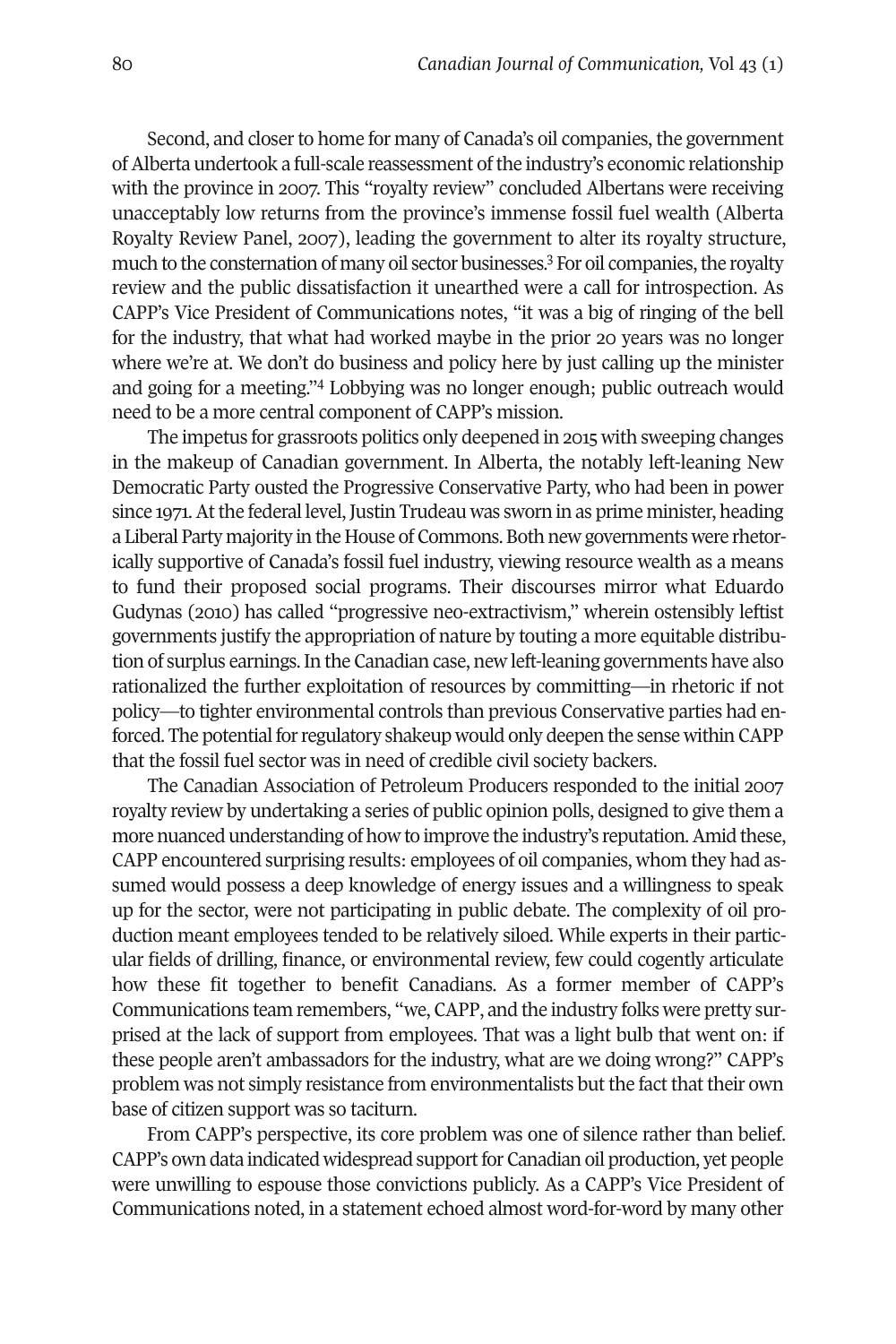interviewees, people who might be tempted to support the fossil fuel industry, "felt it was like smoking. You were socially stigmatized to stand up and defend the oil sands or natural gas or pipelines." This is akin to what Elisabeth Noelle-Neumann (1993) terms a, "spiral of silence," in which the lack of visible support for one's political position makes one feel isolated, and less willing to speak up. This in turn makes support less visible to others, creating a cycle in which a belief finds little expression in the public sphere. CAPP quickly set to finding ways to make extant but unseen backing more discernable in mainstream politics.

Alongside this new emphasis on citizen outreach, CAPP was concurrently undertaking a shift in its internal structure. Typically, the organization's advocacy is funded through membership dues, which oil companies pay in proportion to their production levels: top producers pay more, small independent companies pay less. This means, however, that businesses with rival investments must agree on advocacy rhetoric. Finding messaging that appeases oil companies and natural gas producers (whose fuels often compete), or multinationals and regional independents (whose policy interest often collide) is an ongoing balancing act for CAPP. Disagreements are often economically irreducible. Thus even amid intensifying external critiques of tar sands production, it was difficult for CAPP to reach tactical consensus. To address this, a new splinter group was formed, known as the Oil Sands CEO Council. While run under CAPP's auspices, the Council had a separate budget: it was "pay to play," charging interested companies separate dues to join and direct the new enterprise. Here firms with stakes in the tar sands, such as Suncor, ConocoPhillips, and Cenovus could strategize about how to promote their products. <sup>5</sup> This structural shift allowed for new messaging and targeted spending. As a former CAPP employee recalls, "all of a sudden you did have room to start hiring people to engage with the grassroots, and expanding the communications team." By organizing industry around a niche issue, CAPP was able to pursue new campaign goals with a fresh influx of staff and funding.

The Canadian Association of Petroleum Producers' initial forays into communication with citizens were somewhat tentative, a reaction to the reservations of its membership. To calm company CEOs worried aboutthe risks of a more public profile, CAPP began by reaching for what one former staff member termed "low-hanging fruit": middle-aged white conservative men and employees ofthe oil industry.After early success in attracting support from these demographics, CAPP's strategists were able to offer evidence of their campaign's efficacy to board members, earning the go-ahead for a broader program. This would be the Canada's Energy Citizens campaign.

CEC first formally appeared in 2014. Online, it exists as a website, Facebook page, and Twitter account. CEC acts with varying degrees of transparency on these forums: the Energy Citizens' homepage prominently displays CAPP's logo, but mention of CAPP's control of the organization is omitted on both Facebook and Twitter. It is easy, in other words, for those wishing to join Energy Citizens to see who sponsors the organization; when CEC's messages and memes are circulated through social networking sites, however, attribution is tougher to trace.

The Canada's Energy Citizens campaign operates both as grassroots outreach and as a traditional publicity campaign. Its Facebook and Twitter accounts are used pri-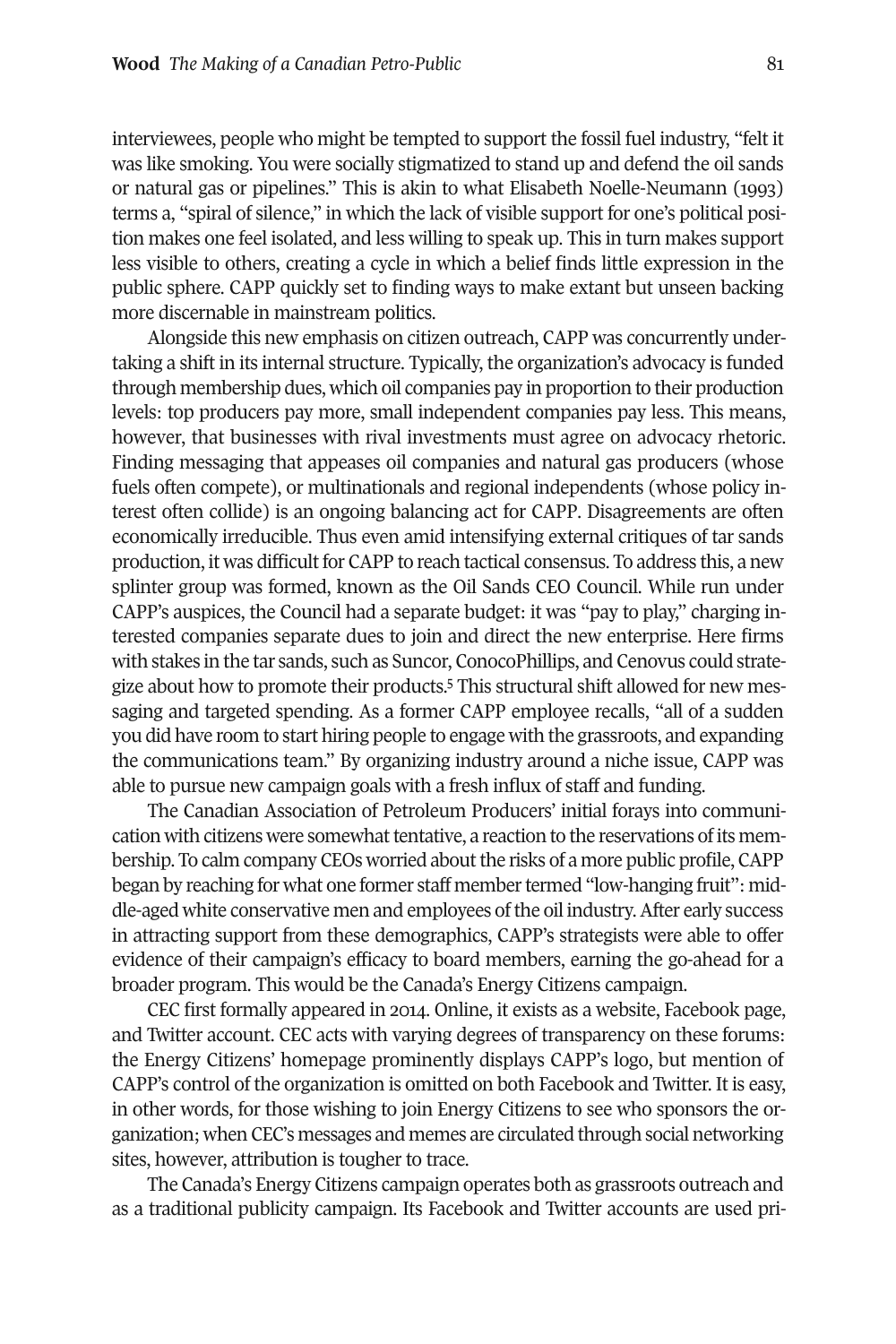marily for the latter, set to three main tasks: reposting news coverage favourable to industry, redirecting audiences to the Energy Citizens website, and providing written and photographic accounts of the group's face-to-face outreach efforts. The remaining content that CEC circulates is often intended as an entertaining entrée into their work, rather than as an immediate call to action. On Valentine's Day 2017, for instance, CEC's Facebook account posted a card proclaiming, "You have the Keystone to my XL heart." Users could share it, or print it out to send to their bitumen-loving lovers. The aim was not to rally firebrands but rather to playfully integrate support for industry into the festivities ofthe day.In a more sustained messaging attempt, CAPP launched a nationwide advertising campaign entitled "Raise Your Hand," featuring images of ostensibly everyday Canadians with their hands held aloft, the outline of a maple left traced around their palms. Deemed an "awareness campaign" by CAPP, the messages prompted audiences to speak up in favour of the oil sector, and to visit the Raise Your Hand website, which now redirects visitors to CEC's home page.

By driving traffic to the Energy Citizens homepage, the campaign exposed potential supporters to more overt calls to action. The group's site prominently features an "advocacy toolkit," with planning materials to host events, information on how to set one-on-one meetings with legislators, instructions on how to start campus clubs, and detailed advice on how to grow a personal network of pro-industry collaborators (Canada's Energy Citizens, "Welcome"). Unlike the posts circulated on social media, the advocacy toolkit lays out concrete steps for action, also providing step-by-step recommendations on how to tweet, write an op-ed, comment on news articles, and directly contact journalists.

Via the toolkit, CAPP urges advocates to adhere to the norms of public relations practice, rather than the more conflictual style that often characterizes political debate online. In this spirit, Canada's Energy Citizens reminds social media advocates to "be positive," "avoidarguments," and"make sure toproofreadall social content carefully before publishing" (Canada's Energy Citizens, "Join the Conversation"). This relatively professionalized approach is echoed in its advice for commenting on online news articles, where the CEC recommends, "you should treat online comments the same way that you would treat a letter to the editor. Strive to get one or two relevant points across as succinctly as possible.Keep in mind that most publications moderate online comments based on certain standards, so focus on building your credibility" (Canada's Energy Citizens, "Join the Conversation"). Whether via news or social media, Canada's Energy Citizens are implored to mimic the style of professional communicators rather than rabble rousing.

The Canadian Association of Petroleum Producers' online campaign accompanies a face-to-face recruitment strategy targeting key communities across Canada. In practice this has meant sending CAPP personnel to business events, campus clubs, town hall meetings, and other sites to interact directly with potential supporters. The online and offline components of CEC are designed to dovetail, united in the goal of providing what CAPP terms "social cover" for continued fossil fuel extraction. Within CAPP's vocabulary, social coveris what breaks the spiral of silence—to provide coveris to create a widespread sense that speaking positively about the oil sector is a permissible act. The Canadian Association of Petroleum Producers has laid out its strategy in its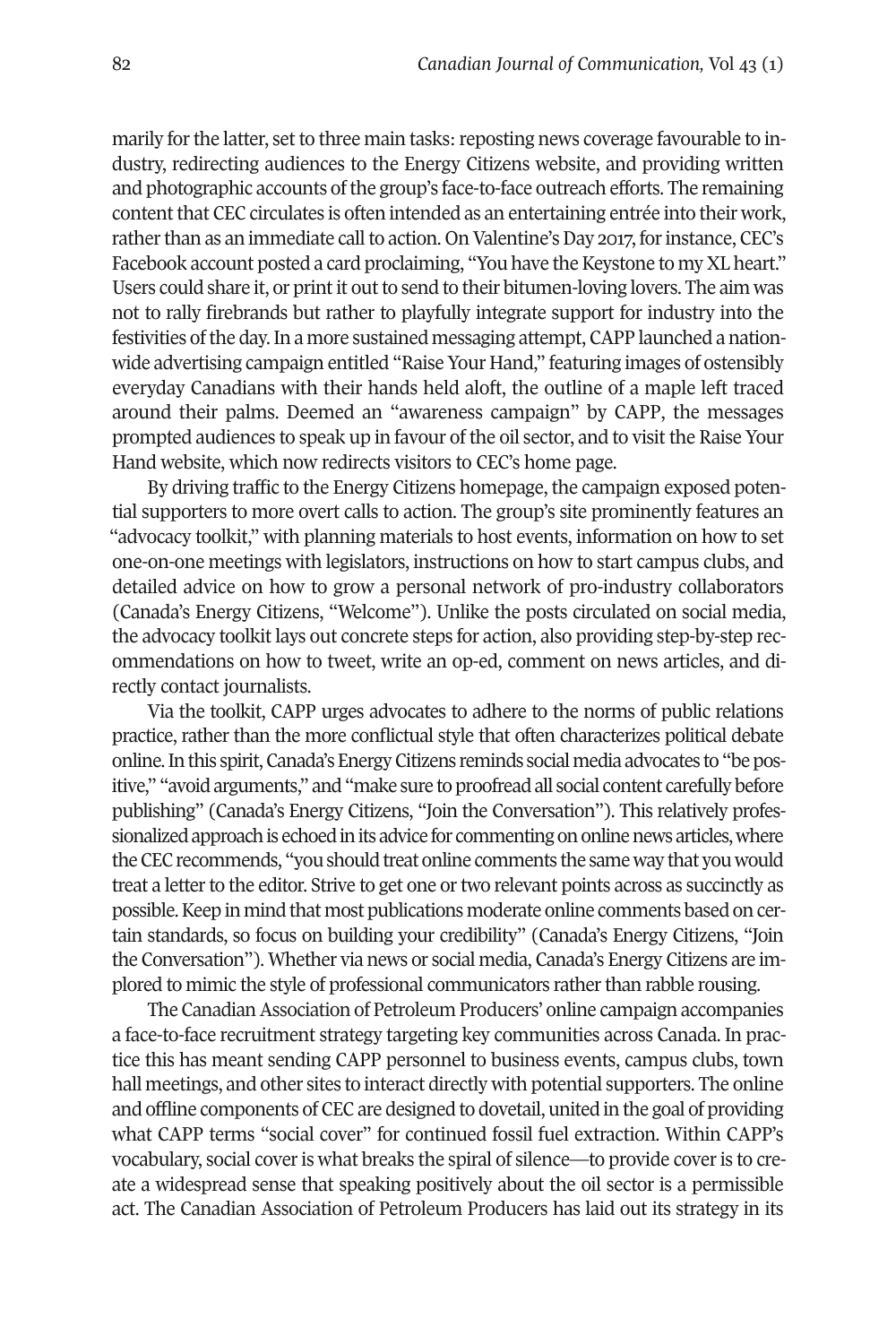self-published industry magazine, *Context: Energy Examined*, in a passage worth quoting at length:

You can point to almost any social movement to see how social cover works—seatbelts, smoking, impaired driving and yes, even the anti-oil and gas campaign. Most of these movements started small, with a motivated and vocal core group of individuals facing a larger societal unwillingness or indifference to change. But as that group talked, provided evidence to support the validity of their position and appealed to people's emotional ideals and community values, this gave legitimacy for others to speak up. CAPP and industry's engagement strategy aims to start things rolling by providing tools and resources to help its strongest supporters for example, employees of member companies and the oil and gas supply chain, as well as members of trade unions, chambers of commerce and passionate individuals who believe in Canada's oil and gas industry—to start engaging publicly and to tell their own stories. (Stanfield, 2015, p. 10)

Here social cover is depicted as pure strategy, equally available to multinational oil interests and opponents of drunk driving. This view presumes an actually existing support base of "others" who have yet to "speak up," an approach that shapes the entire CEC campaign.

Conforming to the model of participation subsidies laid out by Walker (2014), Canada's Energy Citizens is not meant to change the hearts and mind of industry critics, or even sway more indifferent members of the public; its aim is to make previously invisible citizen support more legible in public debates. The industry's self-given task is not one of ideological persuasion, but of "providing tools and resources to help its strongest supporters." These tools are unevenly allocated, however. For CEC's claimed membership of over 100,000 people, subsidies consist primarily of pre-packaged media content (memes, form letters, and news releases) that can be easily circulated online; for those with a penchant for deeper involvement, online toolkits offer recommendations for expressing the citizen voice in a professionalized manner.

Others among Canada's Energy Citizens are given more substantial subsidies to bolster their public voice. A select cadre of citizens is profiled on the organization's webpage, acting as the faces of the campaign. Here their photos sit, accompanied by brief blurbs detailing why they endorse the Canadian oil and gas industry. In some cases, these profiles have been accompanied by interviews posted to YouTube where supporters expand on their reasons for championing the sector (e.g. Canada's Energy Citizens, 2015); in other instances, profiles have found a second life as news content via CAPP's partnership with the Postmedia Network (Aronczyk, 2015, p. 2017).As part of this arrangement, CAPP publishes Energy Citizens profiles in major newspapers, such as the *National Post*, granting them a mainstream audience.

Canada's Energy Citizens offers tiered subsidies: one set to everyday members, and a more significant setto handpicked backers who act as spokespeople forthe campaign. In orchestrating this latter group, CEC projects an idealized version of its petropublic. This "citizenry" is populated by real people, but discerningly vetted to promote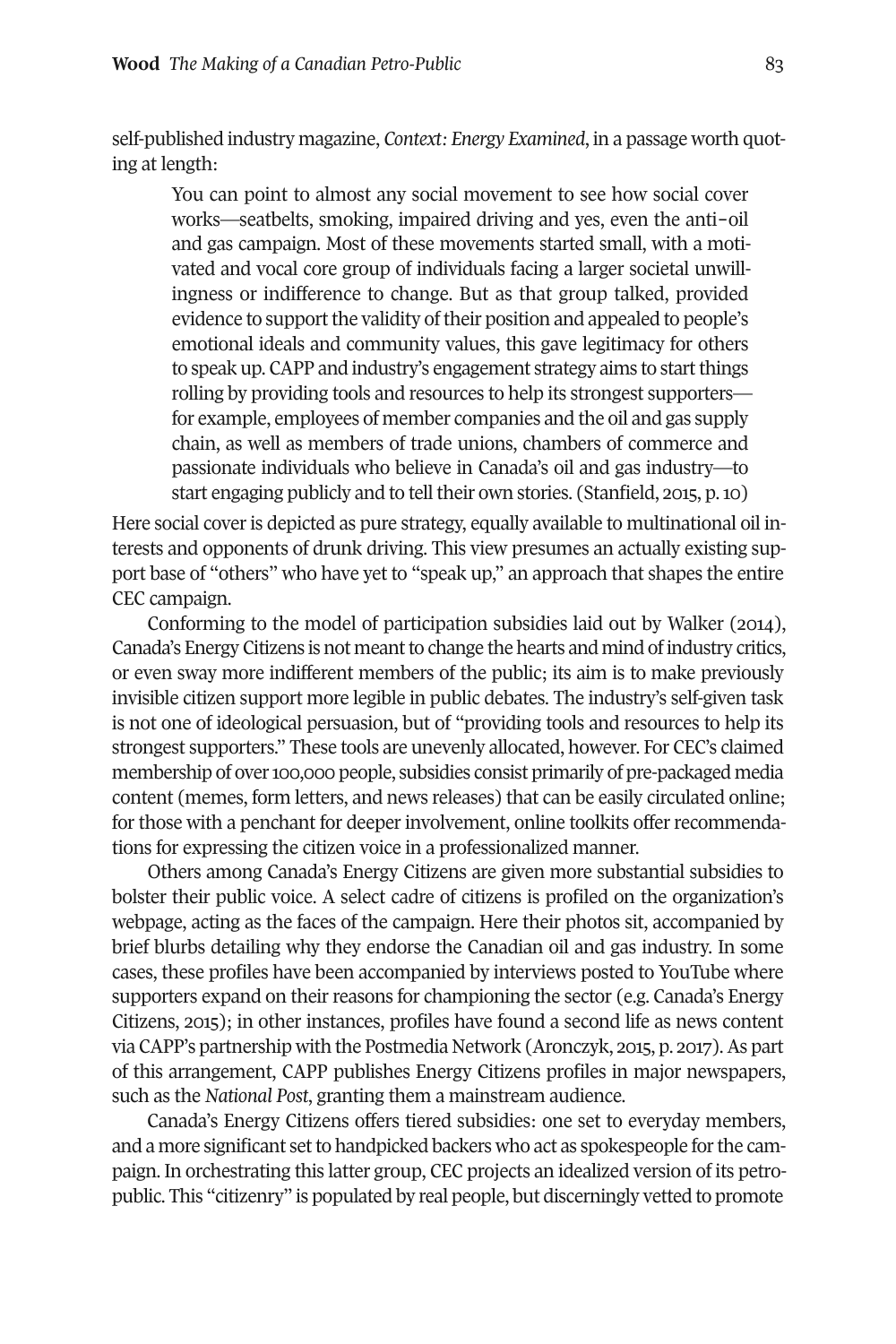an imagined, rather than empirically representative, reflection of the kind of citizens who support the oil and gas sector.

# **Who are energy's citizens? Projecting a public**

The individual profiles on Canada's Energy Citizens' homepage are intentionally diverse, displaying Canadians from differing regions, ethnicities, and walks of life (see Table 1). This heterogeneity, however, belies underlying patterns in who is afforded a voice. The citizens featured by CAPP are largely pulled from the oil and gas sector, with 36 percent of CEC profiles explicitly noting work in these fields. One supporter, forinstance, is introduced as an "Industry Veteran" who took up work in Alberta's petroleum sector after "growing up in an oil and gas family" (Canada's Energy Citizens, "Sam Handy"). Many profiles bear similar phrasing, referring to engineers, sales executives, and geologists who earn their living from petroleum. In addition to the fossil fuel industry, CAPP's Energy Citizens tend to find employ in the nonprofit sector, with a third of all profiles noting work for a charity or advocacy organization. The remaining profiles predominantly feature people who do not draw paychecks from oil production, but whose work nonetheless claims some relationship with the industry. A city transit driver espouses the necessity of petroleum tax dollars for improving road safety; a mayor in rural Alberta extolls the economic benefits of oil and gas development for her town. These citizens do not have jobs in the industry, but present the sector as beneficial fortheir own vocations. The final few Citizens dotting the campaign's profile page are university students or union members, showcasing CAPP's organizing on the nation's campuses and among its labour base.

| Oil and gas |     |     | NGO   Executive   Communications   Government   Student |     |     | Other<br>business | Union |
|-------------|-----|-----|---------------------------------------------------------|-----|-----|-------------------|-------|
| 36%         | 33% | 25% | 22%                                                     | 19% | 17% | 17%               | 5%    |

**Table 1: Employment and volunteer positions of the CEC's profiled supporters**

*Note*: The above categories are not mutually exclusive, so cumulatively add up to more than 100 percent.

The CEC's "citizens" show commonality not only in the economic sectors in which they ply their trades but in the organizational roles they fill. A quarter of profiled citizens are identified as founders or executives of NGOs or businesses. Twenty-two percent of profiles note that the advocate has made a career—or in some cases has a consistent volunteer position—as a communications specialist. **<sup>6</sup>** One CEC supporter, for instance does community outreach for a privately owned energy utility; another acts as the regional head of the Canadian Federation of Independent Business (CFIB); a third is the founder of a campus group created to counter his university's growing fossil fuel divestment movement. While diverse, the profiles show that CAPP's citizens are uncommonly experienced public communicators.

The professional skills of CEC's advocates are not presented as ancillary facts but instead narrativized as an impetus for supporting oil development. In a representative example, one past profile begins, "I have been working directly in Canada's energy industry since 2008 and it wasn't until I moved into a communications role in Public Affairs over a year ago, where Ifelt any sort of pride forthe industry." (Canada's Energy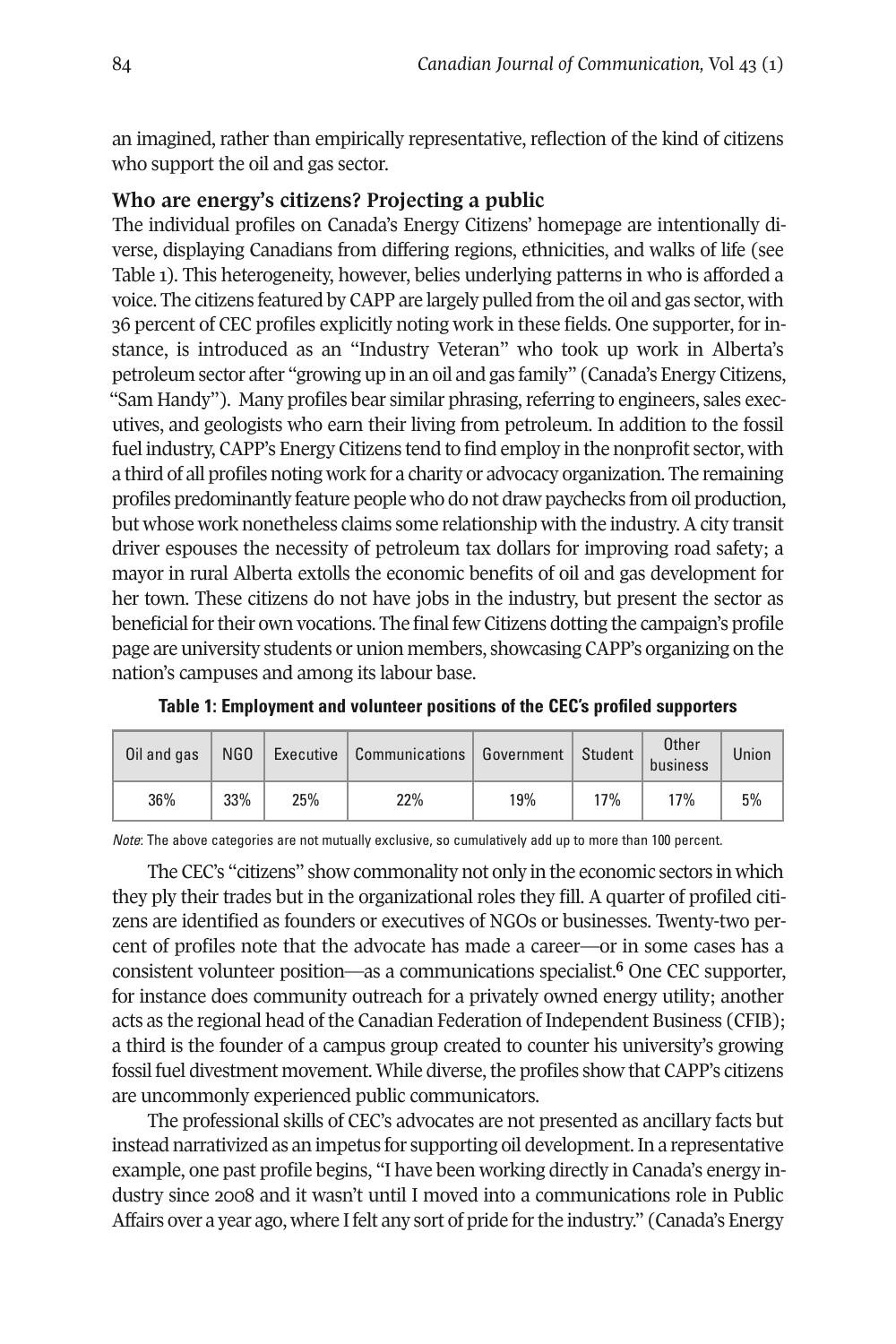Citizens, Alishia Klein). From there the advocate delivers a tale of burgeoning awareness, steadily accrued from working within the oil sector, ofthe significance the industry holds forthe nation. Corporately backed citizens advocacy groups are often accused of hiding both their business connections and theirreliance on public relations labour; in this profile, however, as across the campaign more broadly, both are foregrounded.

Being an energy citizen is explicitly predicated on employment. Ninety-seven percent of Canada's Energy Citizen profiles mention the profession or affiliation of the supporter. CEC subsidizes a public, then, who claim to experience benefits, directly or indirectly, from the largesse of Canada's oil sector. CEC's choice to stress prosperity is at odds with the recent economic tribulations the industry has faced, which have led to massive layoffs, especially in and around the Albertan tar sands. Unemployment in Alberta—the industry's de facto home province—nearly doubled between July, 2014, and July, 2016, jumping from 4.5 percent to 8.6 percent (Statistics Canada, 2017). The Canadian Association of Petroleum Producers' citizens do not reflect this: no profile depicts an advocate as unemployed, or a victim of recent layoffs. Only a single profile even alludes to job losses or financial downturn in the fossil fuel sector. Its citizens, then, do not epitomize the financial hardships of industry workers. Instead, profiles present those who, through the supposed gifts of the energy economy, have kept steadily employed through a period of economic decline.

Why do we witness such dissonance between the empirical reality of job cuts and the consistent foregrounding of one's career as a central component of identity in a subsidized petro-public? It is not as though CEC's backers are unaware of the industry's financial turmoil. Nearly every supporter interviewed steered conversation toward the industry's economic woes. They had seen friends fired, worried aboutlosing their own jobs, or simply emphasized the perceived human consequences of the sector's economic hardships. Within the campaign, however, these concerns were expressed only in prefigurative terms. Rather than bemoan the industry's downturn, backers were depicted as making future-oriented arguments about the necessity of fossil fuels to Canadian financial wellbeing (see Table 2). Thirty-nine percent of profiles highlighted the centrality of oil to Canada's economy; the same number discussed the benefits such financial prosperity brought to communities, charities, or social services. Without mentioning recent layoffs, twenty-two percent of profiles spoke of the industry's potential as a job creator.In interviews, CEC's core advocates were aware ofthe industry's financial downturn, and often quite critical of the purported role of government policies, environmental activists, or foreign nations in exacerbating its impacts. In profiles, however, their complaints were expressed only as more sanitized claims about the future of oil and the economy.

| Environment | Community Economic<br>benefit | benefit | Job<br>creation | Specific infrastructure  <br>projects | Economic downturn<br>or layoffs |
|-------------|-------------------------------|---------|-----------------|---------------------------------------|---------------------------------|
| 53%         | 39%                           | 39%     | 22%             | 6%                                    | 3%                              |

#### **Table 2: Topics addressed in CEC profiles**

*Note*: Many profiles contained more than one topic, so categories cumulatively add up to more than 100 percent.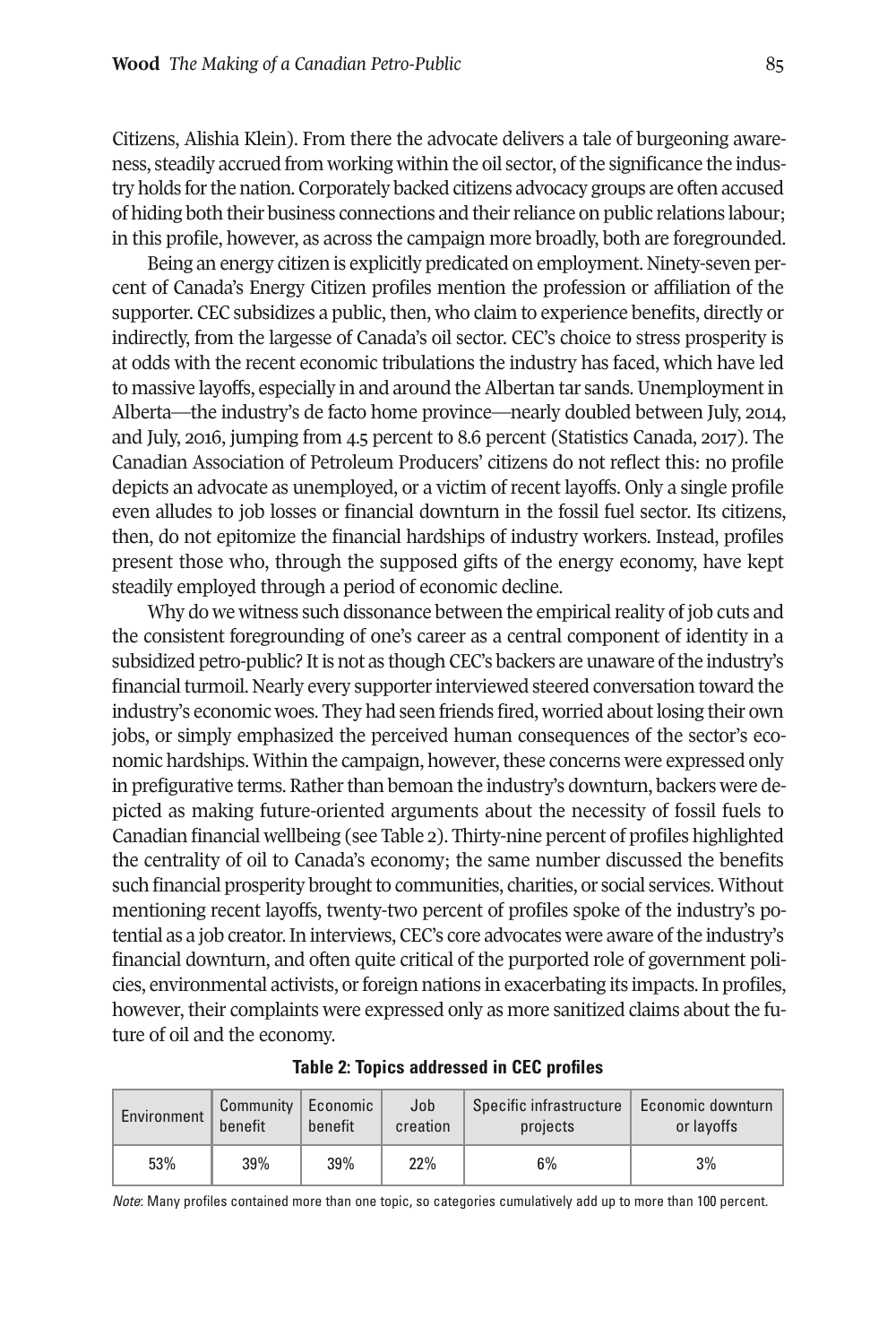This is explained, in part, by the undisputed central theme of the CEC profiles: the capacity for Canada to produce sustainable and ecologically safe energy. Fifty-three percent of profiles lauded the environmental bona fides of the oil industry, often by comparing Canada's high regulatory standards to the relatively weaker rules enforced by other nations.In so doing, CEC aligns itself with the "progressive-neo extractivism" espoused by the currentfederal andAlberta governments (Gudynas, 2010). While the oil industry writ large has long stoked skepticism over climate change (Dunlap & McCright, 2010), CAPP's citizen-centred politics chart a different course, recognizing carbon emissions as a concern, but touting Canadian fossil fuels as a relatively clean means to generate much-needed resource wealth. To emphasize this neo-extractivist discourse, however, CEC profiles largely omitted mention ofthe industry's pastlayoffs or the critiques, often evident in interviews for this article, backers had of governments' regulatory regimes.

#### **Growing the grassroots**

CEC's featured spokespeople consist largely of communicative professionals, executives, and those with ties to the oil industry. How, then, did such a public come into being? Interviews for this article indicate that most of those profiled in the Energy Citizens campaign joined because of existing personal relationships with CAPP's staff, or after meeting CAPP employees at industry events.

At conferences and panel discussions, face-to-face interactions with participants let CAPP identify particularly eager supporters, and draw them into the campaign. One member recalls his initial encounter with the campaign:

I think the starting point for the dialogue was just sort of seeing CAPP at events and going up to them, and engaging them with discussions, just out of personal interest. … I think I just popped up on their radar and I think it just makes sense that, well he's got a great story to tell, he's enthusiastic, let's reach out to him.

This account is telling, in that it shows CAPP's ability to recruit at two levels. CEC attended events to sign up new subscribers to its mailing list. These would be included in the 100,000 members CEC claims as its base of support. When organizers encountered someone with a "great story," however, they could request that the person become more deeply involved. Face-to-face encounters allowed CAPP to screen for the supporters most fitting of their citizen vision.

Energy Citizens were also identified through the social connections of organizers. One supporter, in an oft-echoed account, recalled, "I got involved because I knew one ofthe people who was organizing itin town. OrI knew someone who knew the person who was organizing it.And they kind of knew me through politics and reached outto me and said, 'hey, do you want to be profiled on this,' and I said, 'sure, why not?'" Here the exchange is not a zealous ideological recruitment but an amicable request between acquaintances.

While CAPP staff scoured their personal networks for supporters, they did so selectively, looking for acquaintances whose backgrounds made them particularly useful propagators of the narrative CEC aimed to tell. One member, in a quintessential ex-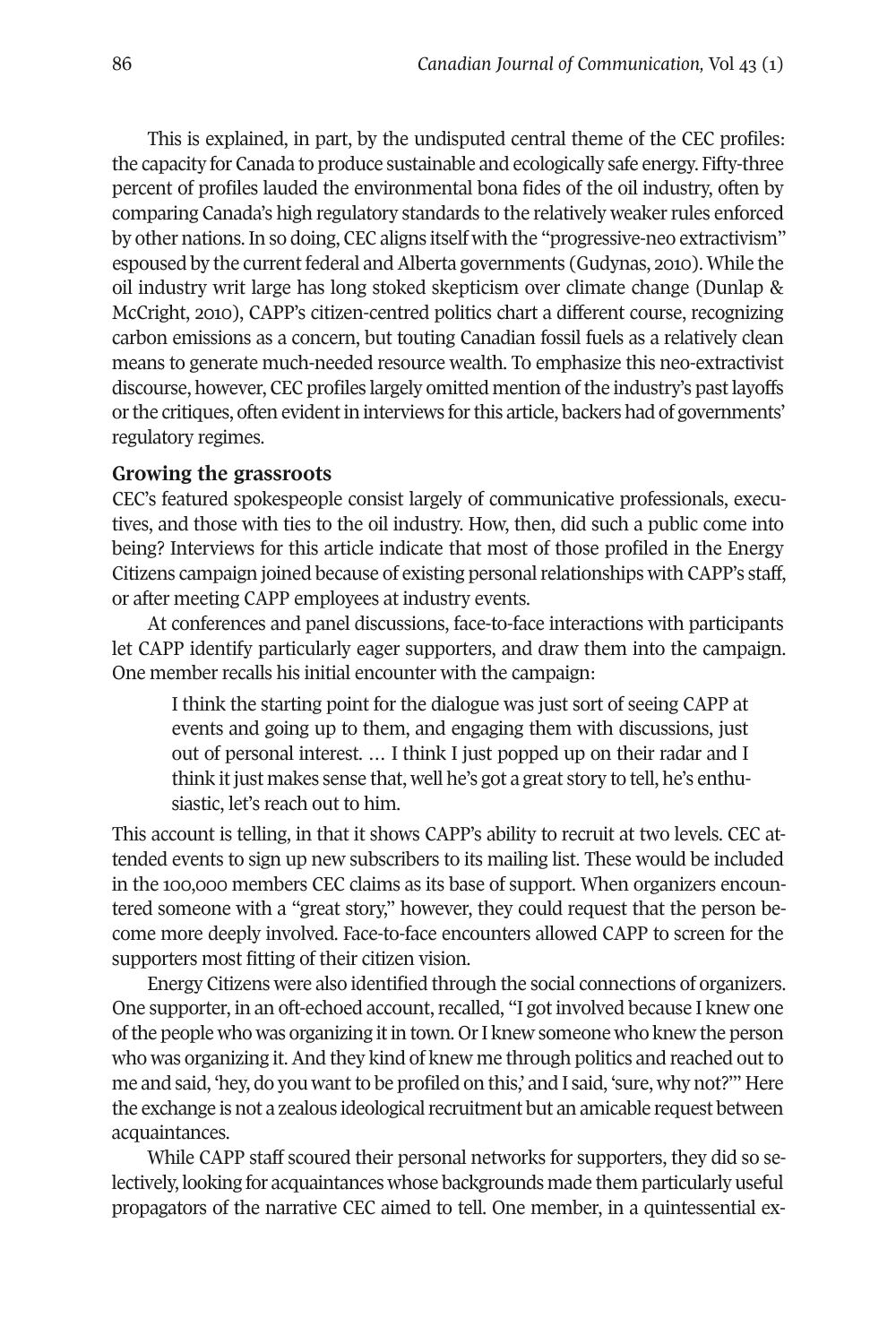ample, is the CEO of a notable cancer care organization she founded in 1994. As she recalls, her relationship with Canada's Energy Citizens was sparked during a casual conversation with a friend who worked at CAPP. The two were chatting about the cancer charity's first donation, which came from a local oil company, when the CAPP employee asked the charity's head if she might be interested in being profiled by CEC. The latter readily agreed, viewing it as an opportunity to tout the value of oil sector giving for nonprofits, such as her own.

Significantly, the charity's founder recognized the characteristics that rendered her valuable to the CEC campaign. As she colourfully put it, the fact she runs programs for children with cancer makes her "freaking Mother Teresa" in the eyes of the public; she was uniquely positioned to garner positive attention. She also has decades of experience speaking to journalists, and could be counted on to persuasively articulate the oil industry's contribution to Canada's nonprofit sector.Although CAPP's organizers turn to acquaintances to support CEC, they search for people whose skillsets make them effective mediated communicators.

While many official Energy Citizens profiles mentioned their respective jobs, they were often depicted as stand-alone individuals, speaking only for themselves. For others, this line was blurred. One profiled citizen, an employee of a business advocacy group, approached CEC as "just another channel to promote our membership's perspective"; another advocate noted that while she was personally a strong supporter of the Canada's Energy Citizens campaign, she "spoke on behalf of" a local NGO in her CEC profile, attempting to represent the group's interests ratherthan simply her own.

Whether representing themselves or a larger cause, CEC supporters emphasized the latitude organizers gave them in creating a profiles. This process was a back-andforth, wherein CAPP's staff assisted in paring personal expressions down to a websitefriendly format. As one supporter recalled, "I sent them off my thoughts on a couple of pages and we worked together to edit the content down to the bite-sized piece that you see on the website." Other citizens echoed this, underscoring that despite constraints on form, they were granted liberty in content.

Although touting this rhetorical freedom, many of Canada's Energy Citizens worried that their profiles lacked a personal touch, and seemed too polished to resonate with a public already skeptical of public relations messaging. One advocate suggested that the campaign "comes across as very professional and organized. Which is good. That's what we need … but it can be hard when it feels like you're not fighting fire with fire." In this case the initial "fire," refers to the more confrontational arguments made by the oil industry's detractors. While interviewees almost invariably lauded CEC's attempts to "put a human face" on the industry, many doubted the success of this messaging, and considered the savvy public relations style of the campaign a hindrance in opposing the rhetoric of anti-oil activists.

Some attributed cautious messaging to the uphill battle facing the industry in its framing contest against environmentalists, who were often viewed as spreading misinformation or preying on the public's emotions. Several participants, however, felt the campaign had simply acted more as a bullhorn than a forum for dialogue. One supporter summed this up, suggesting,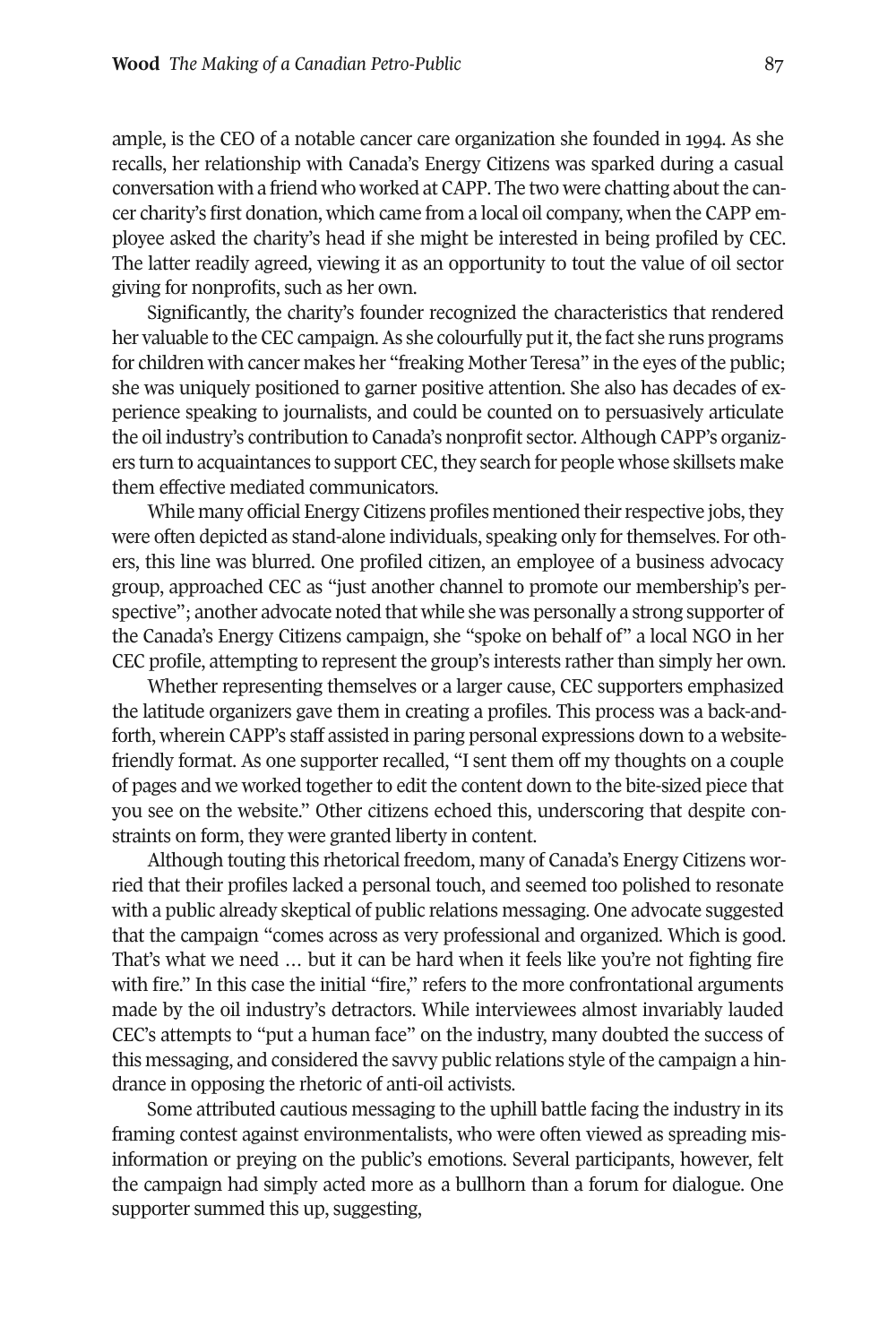I think it has to be more of a conversation. Whether you're an elite or an industry expert or just an individual, I think canned messaging feels fake. You're human. I think Energy Citizens is humanizing by picking people, but really they pick the executive director or somebody whose life's work right now is to support [employees in the energy] sector. You didn't exactly pick somebody off the street.

Many participants—even those who were themselves executives or PR professionals believed that the selection of relative elites and the polished packaging of the campaign made it less than convincing to the broader publics at which was ostensibly aimed.

Part of this concern stemmed from the separation supporters felt from the unfurling campaign. Not only did they have no role in plotting the trajectory of the "movement" CEC was trying to create, many did not understand the basic nuts and bolts of their own participation. One supporter, in an admission shared by several respondents, said, "I honestly didn't realize my profile was on Canada's Energy Citizens [website]." Another questioned how the profiles fit into CEC's larger vision, stating, "I don't think the Energy Citizens campaign was part of a broader campaign push. I don't think it was ever part of a public recognition campaign or anything like that." While each of these respondents still adamantly supported CEC, their self-described role was as a featured face, not an involved participant. While the campaign many have centred on citizens, its citizens did not feel at the centre.

From these interviews, it should be clear that CEC was no mere fake. It called upon real people to volunteer their authentic viewpoints. The effort was, however, top-down, controlled by CAPP's staff. Participants had little say in strategy, and were sometimes unaware of how their words or images were being used. This is not to say they were deceived. They were earnest supporters of the campaign, but had simply never followed up on the particularities of how their voices were being amplified. They were largely savvy communicators themselves, however, carefully diagnosing perceived shortcomings of CEC's overall strategy. Despite some misgivings on tactics, they uniformly remained supporters of the campaign, believing in the importance of its message.

# **Office/politics: Mitigating the risks of participation**

Many of Canada's Energy Citizens worried about the risks inherent in making political statements on behalf of oil. Ambivalence structured several of the interviews, with supporters adamant about the need for public conversation on energy—what CAPP would call social cover—but concerned this might damage their prospects for career advancement. As one supporter put it:

I'm currently employed in the resource sector, but you know, I'm not yet at the midpoint of my career. Somewhere down the line is being an advocate for the oil sands … is that going to limit my job prospects going forward? Is that going to limit my ability to do different things?

The "ability to do different things" was pressing for many interviewees, given the shaky economic footing of Canada's oil and gas sector. Amid massive layoffs, many had contemplated searching for jobs in other fields. Their worry was that such a move would be difficult if they were to become the political face of oil.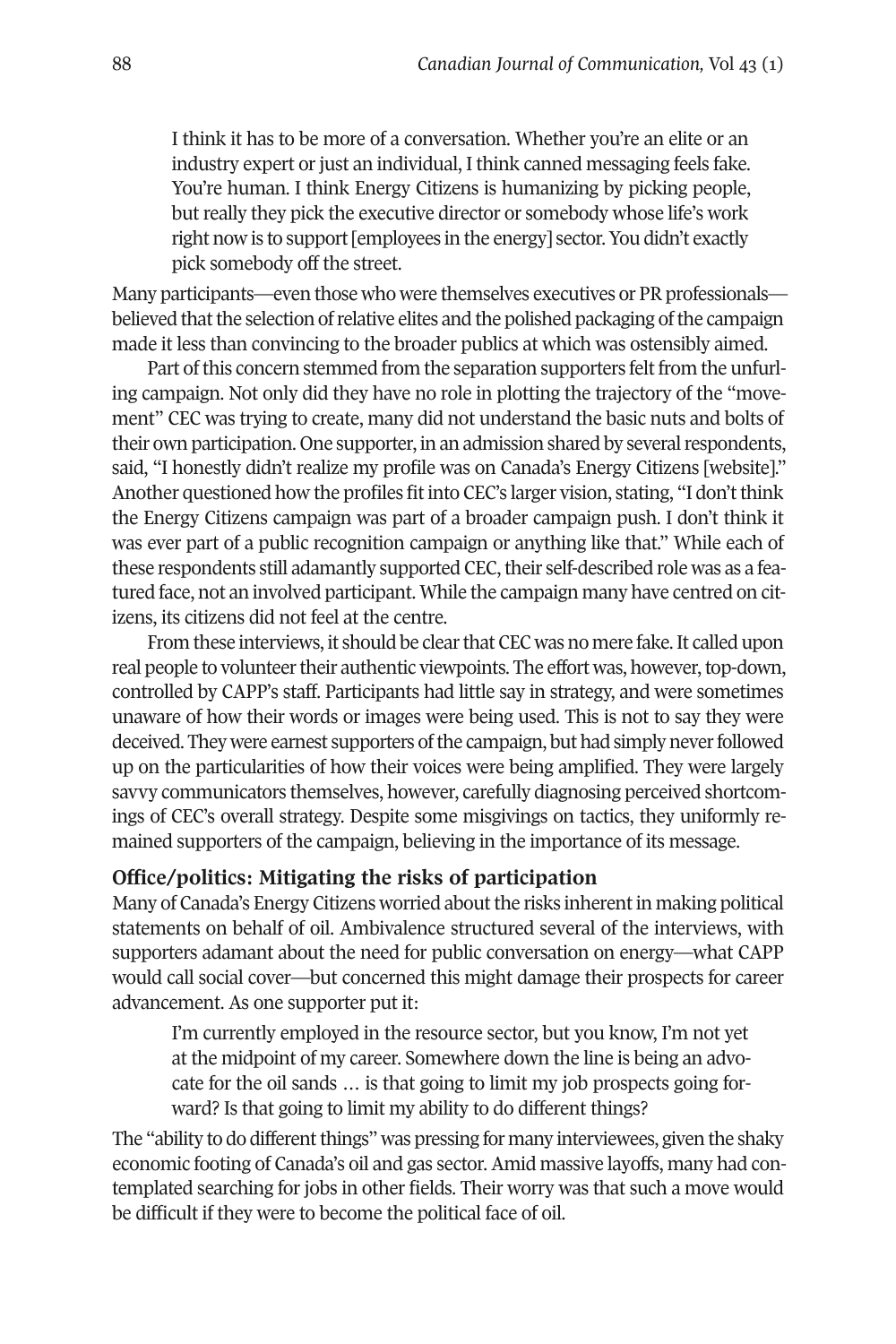For some, advocacy became a source of anxiety due to the possibility of performing poorly, and thus losing the respect oftheir colleagues.Ifthey were confronted publicly by environmental activists, and lost a rhetorical battle, how might this affect their stature at their job? One respondent recounted attempts to steer clear of protests or public engagement, saying, "I think reputation is a big deal. … I'm not willing to put my reputation on the line." Political involvement was often seen as risky, forcing supporters to weigh the consequences of their advocacy.

One of the ways CAPP mitigated these anxieties was by prompting supporters to voice very general messages about the oil industry rather than championing particular projects. Despite the high media salience of the Keystone XL, Trans Mountain, and Northern Gateway pipelines in recent years, only a single CEC profile mentioned any particular infrastructure project (see Table 2). All others generalized about the oil and gas sector, avoiding reference to potentially controversial pipeline proposals. This was, it seems, a tradeoff for CEC: the group lessened risks for its members, but simultaneously committed to non-confrontational messaging that many of those same members judged to be ineffectual.

CEC also made participation less worrisome for supporters by framing politics as a conversation rather than a fight. Terms such as "discussion," "dialogue," and "exchange" pepper Energy Citizens' messaging, while emphasis on debate, disagreement, and controversy is almost wholly absent. The campaign construes politics as a civil marketplace of ideas, allowing supporters to feel as though their commitment is to open discourse, rather than a particular policy goal. Echoing the entreaties of CEC's online toolkit, citizen profiles stress decorum and avoid confrontational rhetoric.

#### **Discussion**

The "grassroots" style of public relations used by CEC has resulted in a subsidized public whose backgrounds largely reflect those of CAPP's own staff: professional communicators, executives, and those with a close affiliation to oil and gas production. On its face, this finding is at odds with dominant explanations for why corporations mobilize public allies. Andrew Austin (2002), for instance, argues that fossil fuel corporations form "astroturf" groups in an effort at "concealing corporate activities beneath the appearance of a popular front" (p. 91). If oil companies are trying to hide the industry's self-interest, a campaign featuring the sector's employees is a strange way to do it. Furthermore, against assumptions that citizens are used to conceal the machinations of PR labor, CEC explicitly identifies many of its core backers as trained communications practitioners. The Canadian Association of Petroleum Producers' own campaign staffremains decidedly behind the scenes, yet the communicative expertise of profiled citizens is fully on display. In essence, the campaign introduces many profiled supporters as professional persuaders or people with industry ties, and then asks us to listen to their pitch.

In the context of CEC's larger campaign, however, this transparency does ideological work. It tacitly proposes that effective citizen political participation requires adopting the norms of public relations work. In the same way that CEC's online toolkits school members in professionalized modes of self-presentation, citizen profiles are used to hold up elite communicators as exemplars of citizen speech. In all cases, CEC construes the core practices of public relations not as a supplement to the public's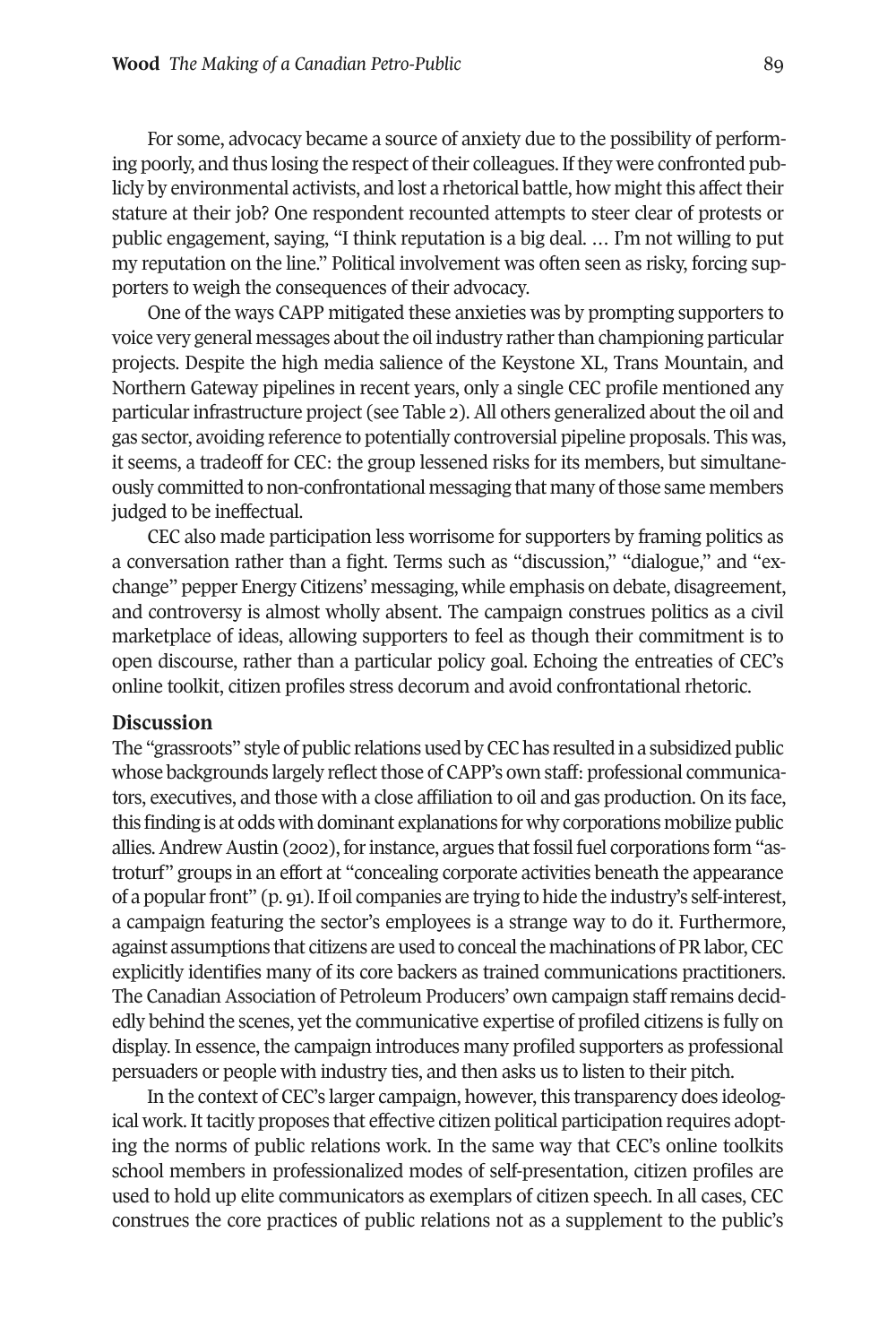voice but as its ideal, a template of skills everyday people may use to guide their own political involvement.

When oil's subsidized public puts industry interests and communicative professionalism front and centre, the critical lexicon of "front groups" and "astroturf organizations" loses its cutting edge. The supposedly hidden business interests and PR work these terms allude to are no longer backstage: they are used as grist for promotional texts. So how is critique to proceed? What new approaches can scholars turn to in analyzing corporate/citizen advocacy? First, rather than viewing businesses as allpowerful ventriloquists capable of speaking through citizens, researchers must examine the tactics companies use to earn the consent of their allies. CEC's model is not without its limits. To lessen the reputational risks for participants, CEC profiles conspicuously avoid mention of contentious oil projects. In so doing, the industry's most visible citizen supporters are rendered mute—at least within the campaign— on the industry's most salient issues. The strategies CEC uses to entice citizens, in other words, place constraints on the sorts of rhetoric they deploy. Elaborating the limits of corporations' grassroots outreach campaigns is a fruitful line for future research.

Second, critical scholarship must attend to patterns in oil industry PR practice. This article analyzes CEC, but its campaign is hardly an anomaly. Similar efforts dot the landscape of energy politics. The Canadian Association of Oilwell Drilling Contractors (CAODC), for instance, runs Oil Respect, another citizen-centred advocacy effort. In the U.S., the American Petroleum Institute, the nation's largest trade association,runs its own "Energy Citizens" campaign. In all instances, citizen outreach is increasingly conceived by the oil sector as an indispensible political tool. While dismissing these corporate/citizen partnerships as, "front groups," may be politically potent in moments, researchers must commit to the more nuanced task of comparing how these campaigns coordinate, overlap, differ, contradict, and ultimately shape the emergence of new publics in North American petro-politics.

#### **Notes**

1. For a comprehensive overview of the industry's advertising campaigns see McCurdy & Viktor's (n.d.) Mediatoil project.

2. The term "tar sands" is used in this article because this has historically been the terminology shared by both the fossil fuel sector and its critics. "Oil sands," the more popular phrase within the contemporary industry, came to prominence mainly through oil companies' conscious rebranding.

3. Reactions to the royalty review were by no means uniform among fossil fuel businesses. Many companies with light natural gas (LNG) holdings found the revamped royalty rates following the review to be to their benefit.

4. Unless otherwise attributed, quoted communications are frominterviews conductedwiththe author.

5. This strategy was replicated when CAPP formed the British Columbia Light and Natural Gas Developers Alliance (BC LNGDA), allowing a separate set of regional interests to coalesce around a different fuel.

6. Communications professional is defined broadly as those whose core task is liaising with publics outside their organization. This includes public affairs specialists, media spokespeople, activists, community outreach specialists, professional bloggers, and others who dedicate their time primarily to external communication.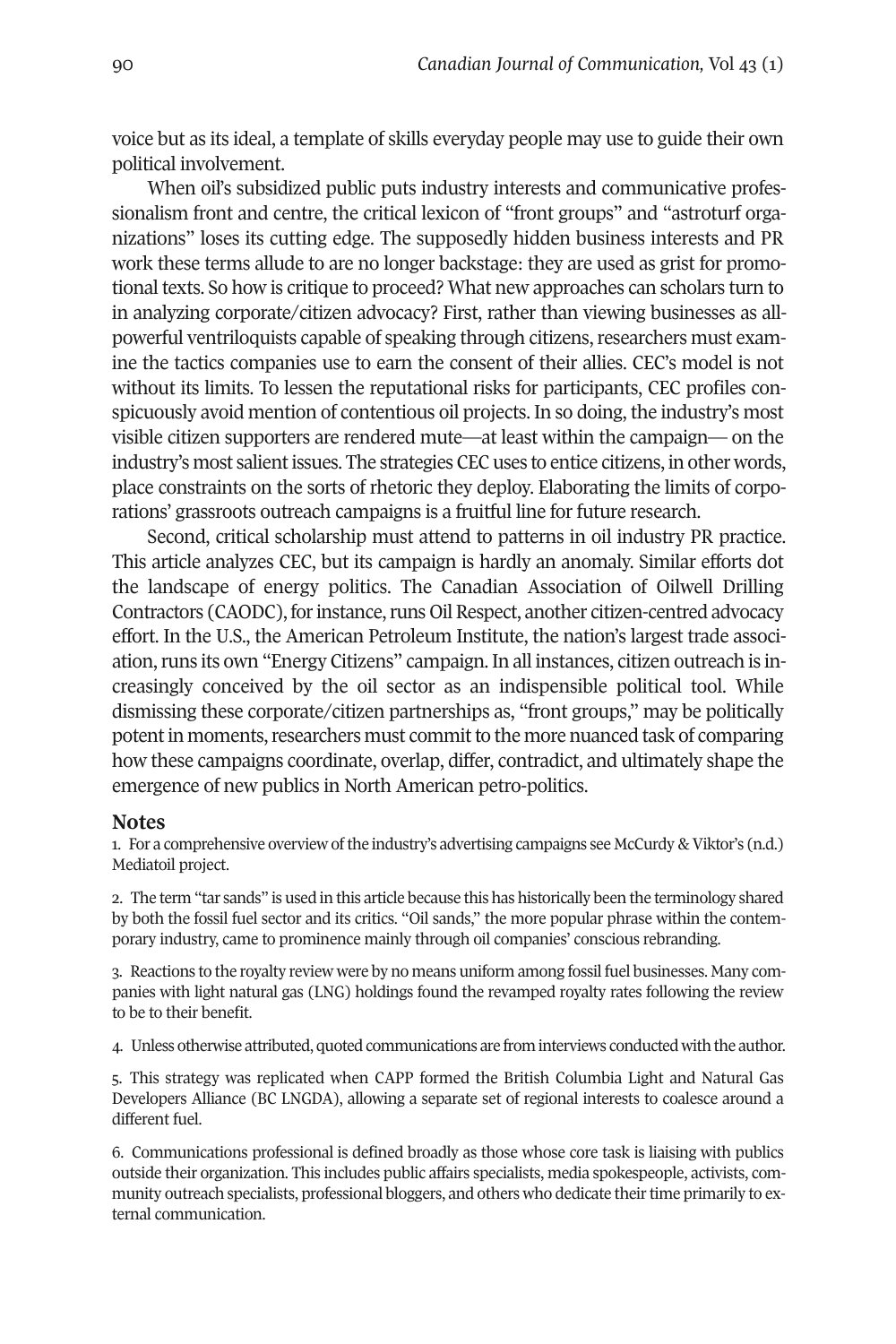#### **Websites**

American Petroleum Institute, <http://www.api.org/> Canada's Energy Citizens, <http://www.energycitizens.ca/> Canadian Federation of Independent Business, <http://www.cfib-fcei.ca/english/index.html>

#### **References**

- Alberta Royalty Review Panel. (2007). *Our fair share: Report of the Alberta Royalty Review Panel to the Hon. Lyle Oberg, Minister of Finance.* URL: [https://open.alberta.ca/publications/our](https://open.alberta.ca/publications/our-fair-share-report-of-the-alberta-royalty-review-panel-to-the-hon-lyle-oberg-minister-of-finance) [-fair-share-report-of-the-alberta-royalty-review-panel-to-the-hon-lyle-oberg-minister-of](https://open.alberta.ca/publications/our-fair-share-report-of-the-alberta-royalty-review-panel-to-the-hon-lyle-oberg-minister-of-finance) [-finance-](https://open.alberta.ca/publications/our-fair-share-report-of-the-alberta-royalty-review-panel-to-the-hon-lyle-oberg-minister-of-finance) [Janaury 22, 2018]
- Aronczyk, Melissa. (2015). Understanding the impact of the transnational promotional class on political communication. *International Journal of Communication, 9*, 2007–2026.
- Apollonio Dorie E., & Bero, Lisa A. (2007). The creation of industry front groups: The tobacco industry and 'Get Government Off Our Back.' *American Journal of Public Health, 97*(3), 419–427.
- Austin, Andrew. (2002). Advancing accumulation and managing its discontents: The U.S. antienvironmental countermovement. *Sociological Spectrum, 22*(1), 71–105.
- Bradshaw, Elizabeth A. (2015). Blockadia rising: Rowdy greens, direct action and the Keystone XL pipeline. *Critical Criminology, 23*(4), 433–448.
- Canada's Energy Citizens. (n.d.). *Alishia Klein.* URL: [http://www.energycitizens.ca/citizen-spotlight](http://www.energycitizens.ca/citizen-spotlight/alishia-klein) [/alishia-klein](http://www.energycitizens.ca/citizen-spotlight/alishia-klein) [August 21, 2015].
- Canada's Energy Citizens. (n.d.). *Join the conversation.* URL: [http://www.energycitizens.ca/join\\_the](http://www.energycitizens.ca/join_the_conversation) [\\_conversation](http://www.energycitizens.ca/join_the_conversation) [May 25, 2017].
- Canada's Energy Citizens. (n.d.). *Sam Handy.* URL: [http://www.energycitizens.ca/sam\\_handy](http://www.energycitizens.ca/sam_handy ) [January 24, 2018].
- Canada's [EnergyCitizens.](http://www.energycitizens.ca/sam_handy ) (n.d.). *Welcome.*URL: [http://www.energycitizens.ca/toolkit\[](http://www.energycitizens.ca/toolkit)January 23, 2018].
- Canada's Energy Citizens (2015). *Building a community.* URL: [https://www.youtube.com/watch](https://www.youtube.com/watch?v=BBPerFyxhaA) [?v=BBPerFyxhaA](https://www.youtube.com/watch?v=BBPerFyxhaA) [January 23, 2018].
- Cho, Charles H., Martens, Martin L., Kim, Hakkyun, & Rodrigue, Michelle. (2011). Astroturfing global warming: It isn't always greener on the other side of the fence. *Journal of Business Ethics, 104*, 571–578.
- Dunlap, Riley E., & McCright, Aaron M. (2011). Climate change denial: Sources, actors, and strategies. In Constance Lever-Tracy (Ed.), *Routledge international handbook of climate change and society.* New York, NY: Routledge Press.

Energy Citizens. (n.d.). *Bio*. [Twitter profile]. URL: [https://twitter.com/Energy\\_Citizens](https://twitter.com/Energy_Citizens) [June 1, 2017].

- Gow, Sandy. (2005). *Roughnecks, rock bits and rigs: The evolution of oil well drilling technology in Alberta, 1883-1970*. Calgary, AB: University of Calgary Press.
- Greenberg, Josh, Knight, Graham, & Westersund, Elizabeth. (2011). Spinning climate change: Corporate and NGO public relations strategies in Canada and the United States. *International Communications Gazette, 73*(1-2), 65–82.
- Gudynas, Eduardo. (2010). The new extractivism of the  $21<sup>st</sup>$  century: Ten urgent theses about extractivism in relation to current South American progressivism. *Americas Program Report*. January 21. Washington, DC: Center for International Policy.
- Kim, Rebecca. (2012). Refining advertisements of the Canadian tar sands. *Seattle Journal for Social Justice, 10*(2), 845–885.
- Le Billon, Philippe, & Carter, Angela. (2012). Securing Alberta's tar sands: Resistance and Criminalization on a new energy frontier. In Matthew A. Schnurr & Larry A. Swatuk (Eds), *Natural resources and social conflict: Towards a critical environmental security* (pp. 170–192)*.* New York, NY: Palgrave Macmillan.
- Lyon, Thomas P., & Maxwell, John W. (2004). Astroturf: Interest group lobbying and corporate strategy. *Journal of Economics & Management Strategy, 13*(4), 561–597.
- MacDonald,Douglas. (2007). *Business and environmental politicsin Canada*. Toronto: Broadview Press.
- Mayer, Robert N. (2007). Winning the war of words: The 'front group' label in contemporary consumer politics. *Journal of American Culture, 30*(1), 96–109.